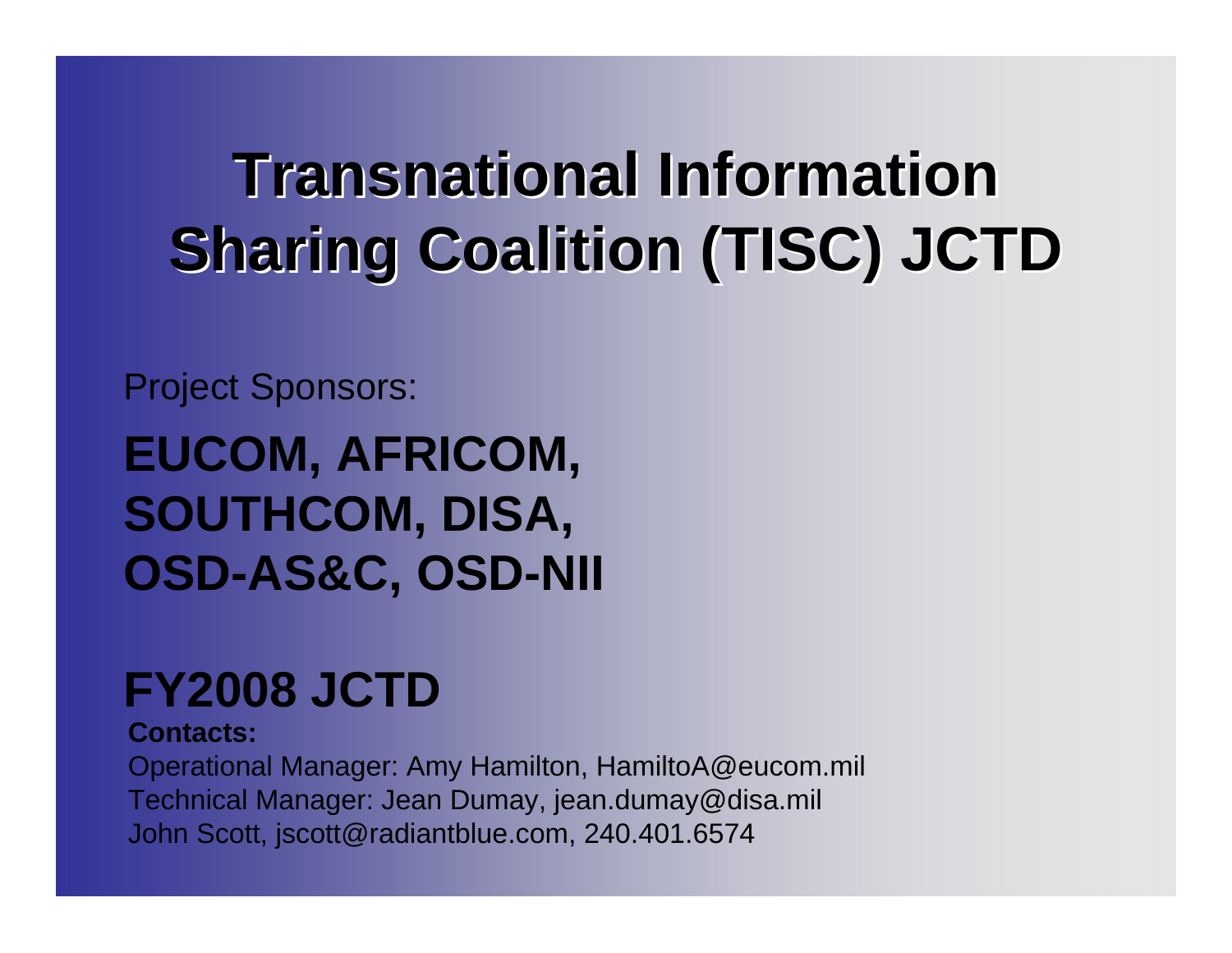### **TISC Objectives TISC Objectives**

**TISC JCTD will demonstrate:**

 **collaborative tools among U.S. Departments and Agencies, foreign government, partner nations security forces, International Organizations, NGOs, and members of the Private Sector involved in stability operations to include:**

**effective non-classified information exchange,** 

- **planning support,**
- **situational awareness**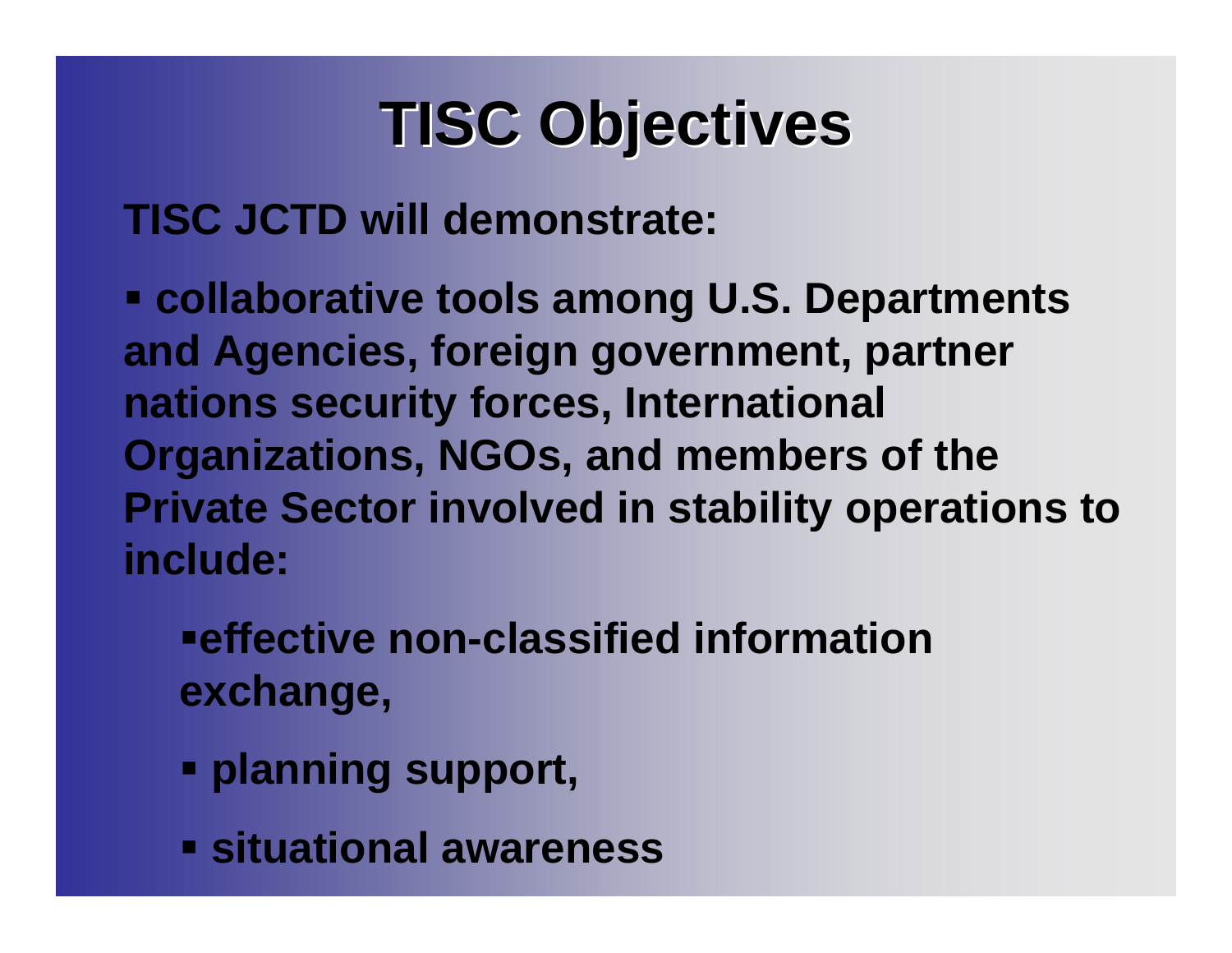# **Technical Approach Technical Approach**

- $\bullet$  **Accelerate deployment capability by integrating intelligent services and data provisioning capabilities.**
- **Provide sustainable leave behind technologies with low cost of ownership.**
- **Use multiple data channels or web services based on protocols/namespaces such as geo-RSS, RSS, calendaring, and XMPP.**
- $\bullet$  **Implement an open architecture, open source, and open standard software in adherence with guidance as outlined by the US Department of Defense Chief Information Office.**
- **Allow for rapid integration and deployment of products that address specific niche functionality.**